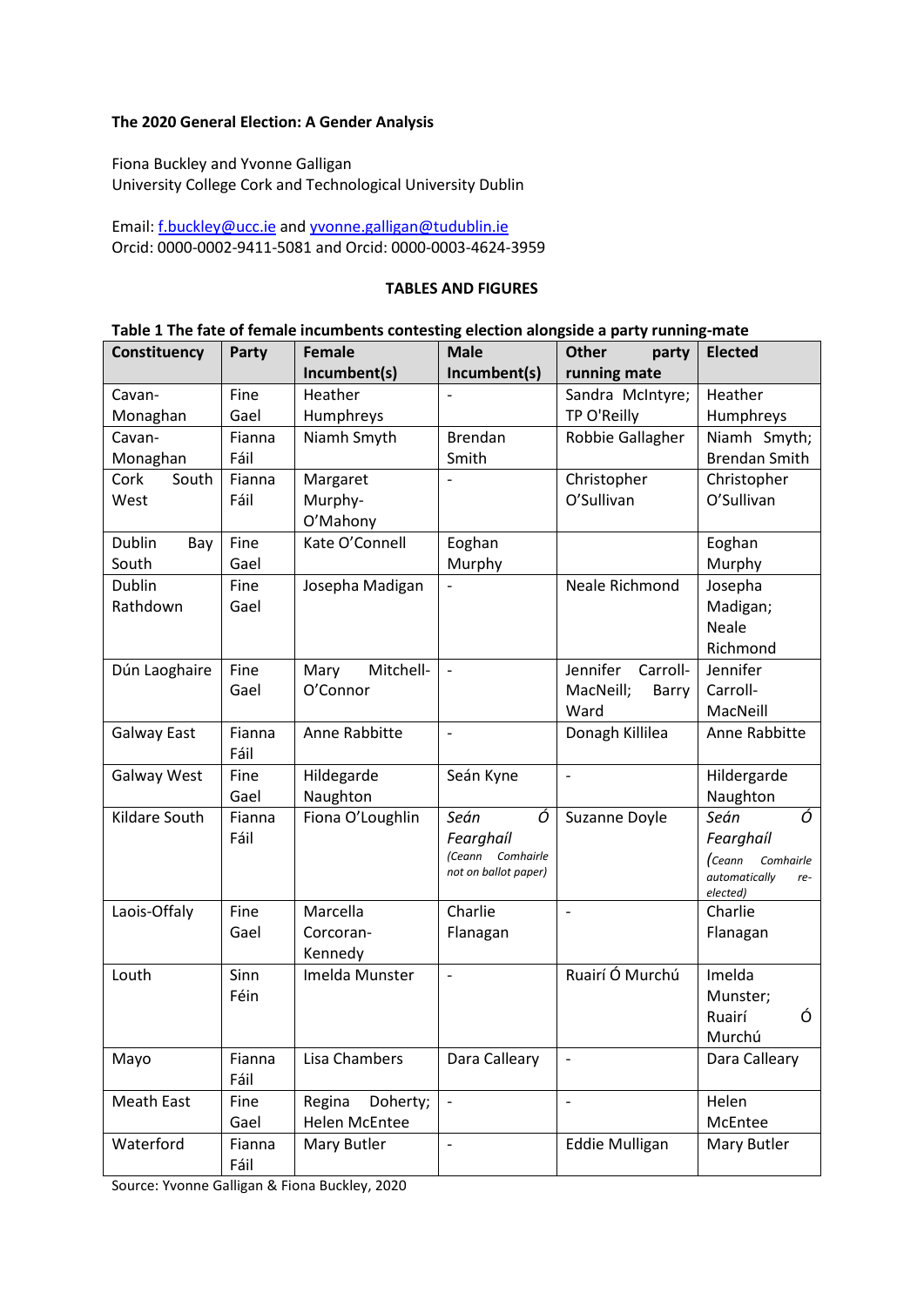# **Table 2 Women candidates in the 2020 general election**

| 2020 General Election - Women Candidates | %                |  |  |
|------------------------------------------|------------------|--|--|
| <b>Social Democrats</b>                  | $(n=11)$<br>55   |  |  |
| Solidarity-PBP                           | $(n=15)$<br>43   |  |  |
| Greens                                   | $(n=16)$<br>41   |  |  |
| Aontú                                    | $34.6$ (n=9)     |  |  |
| Sinn Féin                                | 33.3 $(n=14)$    |  |  |
| Labour                                   | $32.3$ (n=10)    |  |  |
| Fianna Fáil                              | $(n=26)$<br>31   |  |  |
| <b>Fine Gael</b>                         | $30.5$ (n=25)    |  |  |
| Renua                                    | 25<br>$(n=3)$    |  |  |
| <b>Others</b>                            | 29<br>$(n=9)$    |  |  |
| Independents                             | $(n=24)$<br>19.2 |  |  |

Source: Fiona Buckley & Yvonne Galligan, 2020

# **Table 3 Candidate success rates of women and men**

| <b>Party</b>        | Women (%) | <b>Men (%)</b> |
|---------------------|-----------|----------------|
| Independents4Change | 100       | 0              |
| Sinn Féin           | 92.9      | 85.7           |
| Social Democrats    | 36.4      | 22.2           |
| <b>Fine Gael</b>    | 24        | 50.9           |
| Fianna Fáil         | 19.2      | $55.2*$        |
| Independents        | 16.7      | 16.7           |
| Greens              | 12.5      | 43.5           |
| Solidarity-PBP      | 6.7       | 20             |
| Labour              | 0         | 28.6           |
| Aontú               | 0         | 16.7           |

\*Ceann Comhairle automatically re-elected

Source: Fiona Buckley & Yvonne Galligan, 2020

### **Table 4 Gender and Party TDs**

| <b>Party</b>     | Total TDs (n) | Women TDs (n)  | Men TDs (n) | Women (%) | <b>Men (%)</b> |
|------------------|---------------|----------------|-------------|-----------|----------------|
| Fianna Fáil      | 38            | 5              | 33          | 13.2      | 86.8           |
| Sinn Féin        | 37            | 13             | 24          | 35.2      | 64.8           |
| <b>Fine Gael</b> | 35            | 6              | 29          | 17.1      | 82.9           |
| Greens           | 12            | $\overline{2}$ | 10          | 16.7      | 83.3           |
| Labour           | 6             | 0              | 6           | 0         | 100            |
| Social           | 6             | 4              | 2           | 66.7      | 33.3           |
| Democrats        |               |                |             |           |                |
| Solidarity-PBP   | 5             | 1              | 4           | 20        | 80             |
| Aontú            | 1             | 0              | 1           | 0         | 100            |
| Independents4C   | 1             | 1              | 0           | 100       | Ω              |
| hange            |               |                |             |           |                |
| Independents     | 19            | 4              | 15          | 21.1      | 78.9           |
|                  | 160           | 36             | 124         | 22.5      | 77.5           |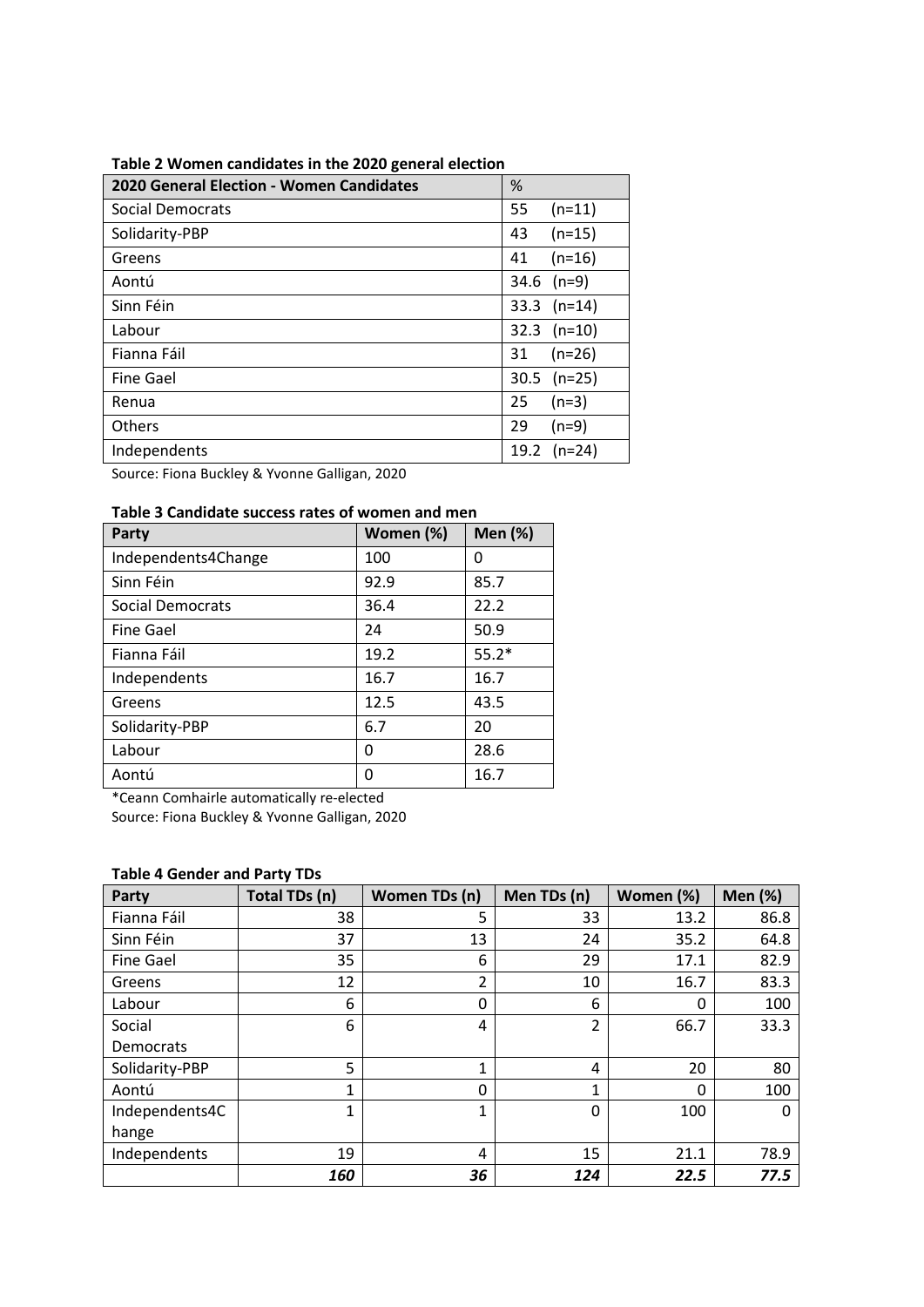Source: Fiona Buckley & Yvonne Galligan, 2020

|                                                                | 2002 | 2007 | 2011 | 2016         | 2020 |
|----------------------------------------------------------------|------|------|------|--------------|------|
| Number of constituencies<br>where no woman on the<br>ballot    | l 9  | 5    | 4    | $\mathbf{1}$ | 0    |
| Number of constituencies<br>where Fine Gael ran<br>no<br>woman | 27   | 31   | 28   | 16           | 18   |
| Number of constituencies<br>where Fianna Fáil ran no<br>woman  | 29   | 28   | 32   | 18           | 16   |

#### **Table 5 Women candidates and constituencies**

Source: Fiona Buckley & Yvonne Galligan, 2020





Source: Fiona Buckley & Yvonne Galligan, 2020

## **Figure 2 Number of TDs elected to Dáil Éireann between 1918 and 2020**